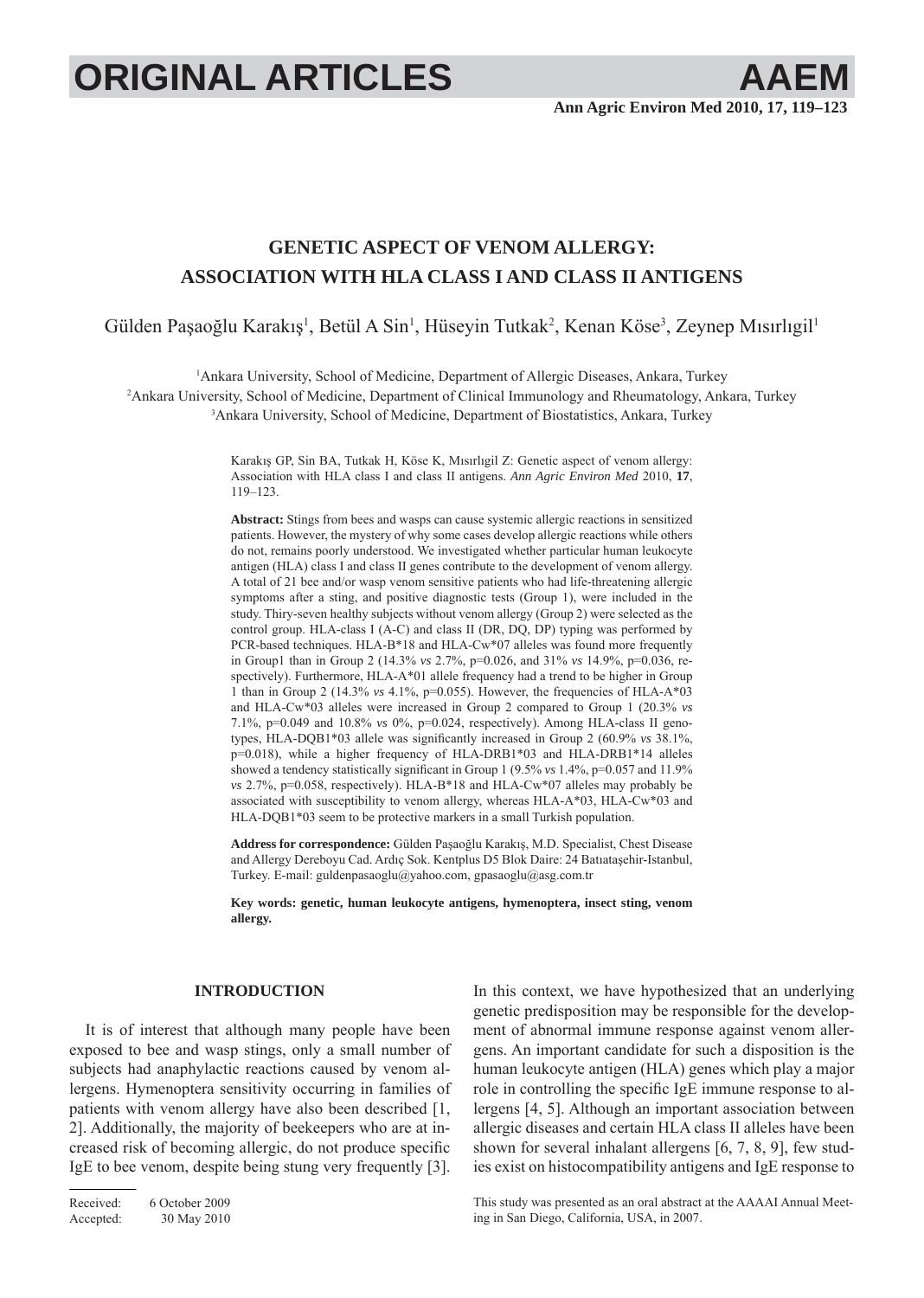bee or wasp venom. Lympany *et al.* [10], first demonstrated a protective association with HLA DR4 and DQw3, and specific IgE to mellitin, a major component of bee venom.

Therefore, the aim of this study is to identify the genetic properties for the development of venom allergy in the Turkish population. For this purpose, we performed HLAclass I and HLA-class II genotyping in patients with bee and/or wasp venom allergy, and healthy controls without venom allergy.

#### **MATERIALS AND METHODS**

Between April 2001–2002, we investigated the HLA distribution of patients of Turkish Caucasian origin with venom allergy and controls without venom allergy. The study was approved by the local Ethics Committee of the School of Medicine at Ankara University. All study subjects were enrolled in the study after giving written informed consent.

Patients. Group 1 consisted of 21 individuals who attended the allergy clinic with a history of systemic allergic reactions to the hymenoptera sting. They all demonstrated positive skin testing to bee and/or wasp venoms, and elevated serum specific IgE levels. There were 4 females and 17 males with a mean age of  $35.7 \pm 8.5$  years (range: 18–53 yrs).

**Controls.** A total of 37 healthy subjects (Group 2) were selected for this study as the control group. They had no history of any local or systemic allergic reactions following bee or wasp sting, and negative skin test reaction to venoms was observed in all control subjects. The mean age was  $50.2 \pm 9.3$  years (range: 23–70 yrs, 31 males, 6 females). 18 individuals among them were normally exposed to stings and the remaining 19 were heavily exposed beekeepers. Beekeepers were randomly recruited from the population living in a rural area in Kızılcahamam, located at a distance of 100 km from Ankara, where beekeeping is an extremely popular practice. Despite the fact that they represent a risky population for development of venom allergy because of high exposure, none of them exhibited clinical evidence or a history of allergy (e.g. urticaria, angioedema, and/or anaphylaxis) to bee stings on multiple occasions. The duration of beekeeping ranged from 1–43 years (mean:  $24.8 \pm 13.4$  yrs). There were no related family members in the study groups.

**Assessment of venom allergy.** The same clinician evaluated all individuals, and a standardized questionnaire was applied in order to examine the detailed history of clinical symptoms after an insect sting. The diagnosis of bee and/or wasp venom hypersensitivity was confirmed by skin testings (prick and intradermal) and elevated titers of venom specific IgE antibodies in sera [11]. All patients and control subjects underwent skin testing with venom allergens by trained personnel in our laboratory. Skin prick tests were

performed with standardized pure venom extracts of the *Apis mellifera* and *Vespula vulgaris* (ALK-Abellò, Hørsholm, Denmark). Histamine dihydrochloride (10 mg/ml) and phenolated saline glycerol diluent were used as positive and negative controls, respectively. Venom specific IgE antibodies to bee and wasp venom were determined by using the CAP system (Pharmacia Diagnostics, Uppsala, Sweden) according to the manufacturer's recommendations. IgE antibody values greater than 0.35 kU/L were considered positive.

**HLA Typing.** HLA Typing was performed at the Immunology Laboratory of the Medical Faculty at Ankara University. Genomic DNA was extracted from 10 ml EDTAperipheral blood lymphocytes by the use of a DNA isolation kit (Purogene Genomic DNA Purification Kit, Gentra Systems, USA). Polymerase chain rection sequence-specific primer (PCR-SSP) techniques were used to analyze polymorphism at loci for human leukocyte antigen (HLA) class I A-B-C, HLA class II -DR, -DQ and HLA-DPA1, -DPB1. For this purpose, Olerup SSP™ HLA-A-B-C, HLA-DQ, -DR, HLA-DPA1 Combi Tray (Olerup SSP AB Saltsjöbaden, Sweden) and Dynal AllSet™ SSP HLA-DPB1 (Dynal Biotech. Ltd, UK) commercial kits were used according to the manufacturer's instructions [12]. Amplifications were carried out on a GeneAmp PCR System9700 (Perkin Elmer Co., Warrington, UK).

**Statistical analysis.** SPSS for Windows 11.5 program (Chicago,USA) was used to analyze data. The frequencies of HLA-A, -B, -C and HLA-DR, -DQ, -DP alleles in the study groups were compared using Fisher's exact test and chi-squared test. A *p* value of less than 0.05 was considered to indicate a statistically significant difference between groups. Odds ratio (OR), and 95% confidence intervals (CI) were calculated.

#### **RESULTS**

Clinical characteristics of the study population are summarized in Table 1.

**Group 1.** Classification of systemic allergic reactions was Grade III in 10 patients and Grade IV in 11 patients according to the method of Ring and Messmer [13]. 6 were sensitive to bee venom, 9 were sensitive to wasp venom, and the remaining 6 were sensitive to both bee and wasp venom. All patients had increased specific IgE levels to the related venom antigens. Specific IgE antibodies to *Apis mellifera* and *Vespula venoms* were 10.7 ± 6.5 kU/L (range:  $0.47-100$ ) and  $16.2 \pm 8.3$  kU/L (range:  $0.36-100$ )  $(mean \pm SEM)$ , respectively.

**Group 2.** Both normally exposed subjects and also the beekeepers demonstrated negative skin test reactivity to bee and wasp venom antigens.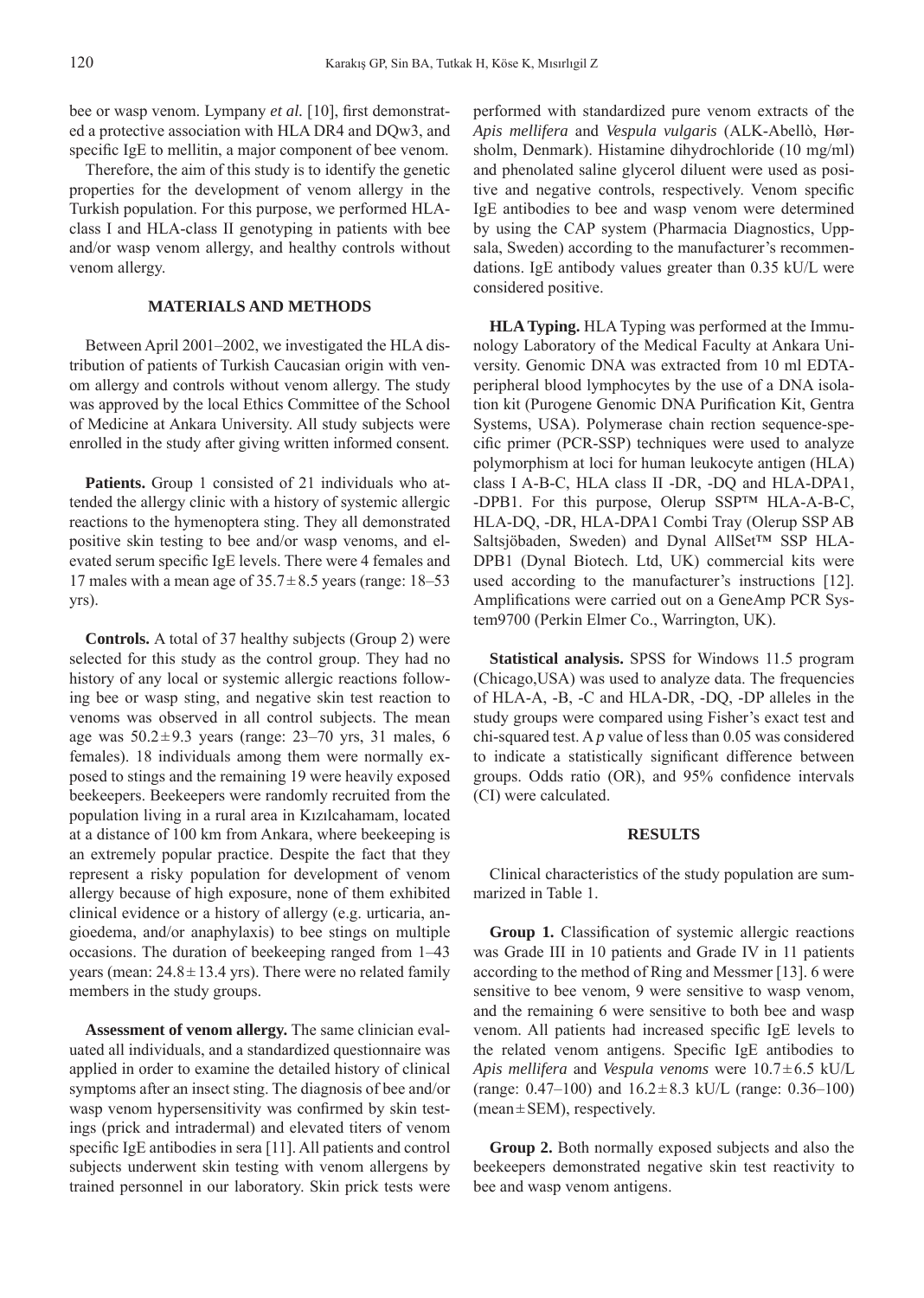| Table 1. Clinical characteristics of the study population. |  |  |  |  |
|------------------------------------------------------------|--|--|--|--|
|------------------------------------------------------------|--|--|--|--|

| Venom allergic patients                                                        | Non-allergic control group |                     |  |
|--------------------------------------------------------------------------------|----------------------------|---------------------|--|
|                                                                                | Beekeepers                 | Healthy<br>subjects |  |
| 21                                                                             | 19                         | 18                  |  |
| 17/4                                                                           | 19                         | 12/6                |  |
| $35.7 \pm 8.5$                                                                 | $58.7 \pm 8.5$             | $41.2 \pm 10.1$     |  |
| $(18 - 53)$                                                                    | $(40 - 70)$                | $(23 - 57)$         |  |
| $1-43$ yrs<br>(mean: $24.8 \pm 13.4$ )                                         |                            |                     |  |
| Grade III $(n: 10)$<br>Grade IV $(n: 11)$                                      |                            |                     |  |
| A m $\cdot$ 6<br>$V_V : 9$<br>A m + V v $\cdot$ 6                              | Negative                   | Negative            |  |
| A.m. $= 10.7 \pm 6.5$ kU/L.<br>$(range 0.47-100)$<br>$V_v = 16.2 \pm 8.3$ kU/L | $ND^*$                     | $ND^*$              |  |
|                                                                                | $(range 0.36-100)$         |                     |  |

A.m. – *Apis mellifera;* V.v. – *Vespula vulgaris*; \* – According to the Ring and Messmer's classification; \*\* – Not determined.

**Table 2.** Significant allele frequencies in the study population.

| <b>HLA</b> | Control<br>subjects<br>$(N=37)$<br>$n$ (%) | Allergic<br>patients<br>$(N=21)$<br>$n$ (%) | <b>OR</b> | CI%            | p     |
|------------|--------------------------------------------|---------------------------------------------|-----------|----------------|-------|
| $A*01$     | 3(4.1)                                     | 6(14.3)                                     | 3.94      | $0.93 - 16.69$ | 0.055 |
| $A*03$     | 15(20.3)                                   | 3(7.1)                                      | 3.30      | $0.90 - 12.20$ | 0.049 |
| $B*18$     | 2(2.7)                                     | 6(14.3)                                     | 6.0       | $1.15 - 31.23$ | 0.026 |
| $Cw*03$    | 8(10.8)                                    | 0(0.0)                                      | 1.12      | $1.04 - 1.21$  | 0.024 |
| $Cw*07$    | 11(14.9)                                   | 13(31.0)                                    | 2.57      | $1.03 - 6.41$  | 0.036 |
| $DOB1*03$  | 39(60.9)                                   | 16(38.1)                                    | 2.54      | $1.14 - 5.65$  | 0.018 |
| DRB1*03    | 1(1.4)                                     | 4(9.5)                                      | 7.68      | $0.83 - 71.18$ | 0.057 |
| DRB1*14    | 2(2.7)                                     | 5(11.9)                                     | 4.86      | $0.9 - 26.29$  | 0.058 |

OR – odds ratio; CI % – confidence interval.

**HLA Class I and Class II genes.** The results of all significant differences in allele group frequencies between the allergic patients and non-allergic control subjects are shown in Table 2. Odds ratios and 95% CI values were given in significant associations for comparisons between Group 1 and Group 2.

**HLA Class I Alleles.** The frequency of HLA-B\*18 and HLA-Cw\*07 alleles significantly increased in Group 1 when compared to Group 2 (for HLA-B\*18: 14.3% *vs* 2.7% p=0.026, OR: 6.0, 95% CI: 1.15–31.23 and HLA-Cw\*07: 31% *vs* 14.9% p=0.036, OR: 2.57, 95% CI: 1.03– 6.41, respectively). In Group 2, HLA-A\*03 allele frequency was significantly higher than in Group 1 (20.3% *vs* 7.1% p=0.049, OR: 3.30, 95% CI: 0.90–12.20). Interestingly,

the frequency of  $HLA-A*03$  was significantly increased in the non-allergic beekeepers when compared to the allergic patients and non-allergic normal controls (p=0.004). However, it is noteworthy that HLA-Cw\*03 allele was completely absent among the Group 1, whereas the frequency was higher in Group 2 than in Group 1 (10.8% *vs* 0% p=0.024, OR: 1.12, 95% CI: 1.04–1.21). For HLA- $A*01$  allele, the difference had a tendency to be significant after comparison between Group 1 and Group 2 (14.3% *vs* 4.1%, p=0.055 with OR: 3.94, 95% CI: 0.93–16.69).

**HLA Class II Alleles.** There was a significant increase in the frequency of HLA-DQB1\*03 allele in Group 2 when compared with Group 1 (60.9% *vs* 38.1%, p=0.018, OR: 2.54, 95% CI: 1.14–5.65). In contrast, the frequencies of HLA-DRB1\*03 and HLA-DRB1\*14 alleles were higher in Group 1 than in Group 2, showing a tendency to be statistically significant (for HLA-DRB1\*03: 9.5% *vs* 1.4%, p=0.057, OR: 7.68, 95% CI: 0.83–71.18 and HLA-DRB1\*14: 11.9% *vs* 2.7%, p=0.058, OR: 4.86, CI: 0.9– 26.29, respectively).

No significant difference was found between study groups with respect to the frequencies of HLA-DPA1 and HLA-DPB1 alleles.

#### **DISCUSSION**

It seems clear that IgE-mediated hypersensitivity to various antigens has been regulated by certain HLA class II alleles. Since the first study by Levine *et al.* [14], a body of evidence indicates the presence of HLA-DR and -DQ associations with several allergic situations [15, 16, 17, 18, 19]. However, the relationship between HLA genes and venom allergy has not been exhaustively studied.

Our results showed that HLA-A\*03, HLA-Cw\*03 and HLA-DQB1\*03 haplotypes was preferentially expressed in the non-allergic subjects compared to the allergic patients. This finding suggests that these particular HLA alleles may protect against the development of venom allergy in the non-allergic controls. Associations with class I alleles and allergy are less clear, as antigen processing and presentation via class I molecules have no direct implication for the recognition of allergenic epitopes. However, few studies looking at HLA class I alleles and allergy have been performed and their results are often inconclusive. Sanchez-Velasco *et al.* [20] have recently reported that the HLA-A\*01, HLA-B\*57 and HLA-B\*5901 Class I alleles were associated with risk to bee venom allergy, but we found that HLA-B\*18 and HLA-Cw\*07 haplotypes were more clearly over-represented in venom allergic patients than in controls without venom allergy. In accordance with their finding, venom allergic patients had a trend to be higher frequency for HLA-A\*01 allele in our study. This observation may indicate that the importance of haplotypes for susceptibility to bee or wasp venom hypersensitivity could vary among different ethnicity.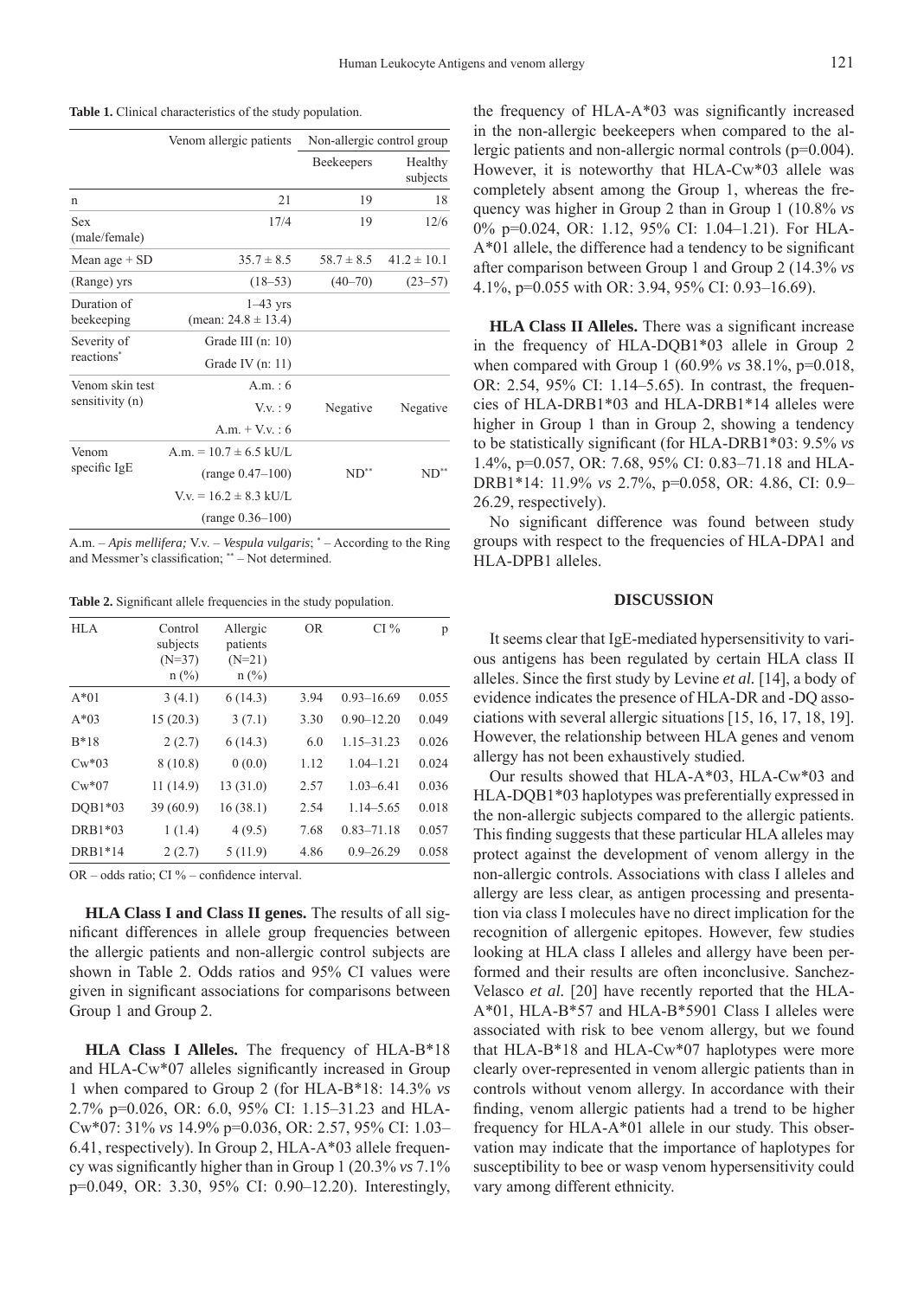In a study by Lympany *et al.*, patients who were allergic to bee venom mellitin possessed a significantly reduced frequency of HLA-DR4 and DQw3 alleles compared with control subjects, suggesting a preventive effect. In their study, they found no significant differences in the frequency of HLA class II alleles between the bee-venom insensitive beekeepers and the normal control population who were not skin prick tested (10). Another study of patients sensitized to bee and wasp venom also reported positive associations with HLA-DRB1\*07 and DRB1\*11. In their studies, Faux *et al.* [21], did show a decreased prevalence of DRB1\*04 allele in wasp sensitive patients, suggesting that DRB1\*04 may represent a protective factor against disease in these patients. In our study, HLA class II alleles did not reach statistical significance when the  $p$  value was corrected. We did not find any association between HLA-DPA1, -DPB1 allele frequencies and IgE responses to venom allergens, in accordance with findings in a previous study [21].

It is noteworthy that in a study by Lympany *et al.* [10], patients had specific IgE to mellitin. Faux *et al.* [21], also recruited their patients according to the presence of specific IgE to the bee or wasp venoms. In the study of Sanchez-Velasco *et al.* [20], patients had a well documented bee venom phospholipase  $A_2$  sensitivity, because allergic reactions to bee sting are known mainly due to major allergen of bee venom, phospholipase  $A_2$ . Our patients were recruited because they demonstrated both positive skin test reactivity and high levels of specific IgE to whole bee and/or wasp venom. Additionally, they all had severe systemic allergic reactions following a sting. Therefore, there is a possibility that the different selection methods may account for the different HLA associations seen in several studies.

Because the observed differences in HLA distribution did not change according to the subjects' age and gender, we did not take this into consideration a possible source of bias [18, 19, 20, 21, 22].

Furthermore, venom specific IgE antibodies were not tested in the serum of controls as they had both negative allergy history to sting and negative skin test reactivity to venom allergens. Because beekeeping by humans is a common practice in Turkey, bee stings are not rare. In the majority of beekeepers, a varying number of bee stings have not resulted in allergic reaction. Non-allergic beekeepers who are skin test negative, give no history of any allergic reaction to bee venom, and have commonly negative sIgE [10]. Eich-Wanger *et al.* [23] also found lower skin test sensitivity and lower levels of venom-specific IgE while venom-specific IgG was higher, even in the allergic beekeepers.

This study contained 2 groups of subjects as non-allergic controls. In fact, the most appropriate control group consisted of beekeepers who were not allergic to bee and wasp venoms despite multiple stings. They represent a unique population for hymenoptera venom studies. Natural exposure to multiple bee stings in non-allergic beekeepers have been demonstrated to induce tolerance to high doses of allergen [24]. The rationale behind the inclusion of this special population was that we wondered whether venom allergic patients were different from non-allergic beekeepers with regard to the HLA alleles for protection against allergy besides specific IgG4 antibodies and immune tolerance mechanisms.

Finally, allergic reactions caused by hymenoptera venoms represent a major medical problem for certain groups of the population. It is not known why all bee or wasp stings do not lead to anaphylactic responses. As mentioned above, a few studies suggest that genetic influences could be one important factor regulating type 1 allergy, which may predispose an individual to hymenoptera venom sensitivity and severe allergic symptoms. Although the sample size of our study is insufficient to answer the questions raised, our data reveals a difference in the ability of individuals with bee or wasp sting allergy and without allergy to respond to antigens involved in these reactions. Thus, it can be postulated that subjects bearing HLA-Cw\*07 and HLA-B\*18 alleles would be able to respond to bee or wasp venom common epitopes. In contrast, HLA-A\*03 allel which we have identified as increased in non-allergic beekeepers as compared to both allergic patients and non-allergic healthy controls, could be more protective against venom allergy. Because non-allergic beekeepers had tolerated bee stings on multiple occasions, whereas non-allergic normal subjects experienced no reaction after only one sting

In conclusion; this study provides further evidence for the possible role of genetically determined susceptibility in patients with venom allergy. We believe that an understanding of the genetic basis of allergic diseases is essential, not only to explain their pathophysiology, but also to prevent them.

#### **Acknowledgements**

This study was supported by the Ankara University Research Foundation, Grant Nº 2003-08-09-124.

#### **REFERENCES**

1. Hecht F: Familial hypersensitivity to insect stings. *Lancet* 1971, **2**, 496.

2. Freye HB, Litwin CM: Hymenoptera sensitivity occurring in families. *Allergy Proc* 1994, **15**, 69–71.

Müller UR: Bee venom allergy in beekeepers and their family 3. members. *Curr Opin Allergy Clin Immunol* 2005, **5**, 343–347.

4. Blumenthal JB, Blumenthal MN: Immunogenetics of allergy and asthma. *Immunol Allergy Clin N Am* 1996, **16**, 517–533.

5. Howell WM: HLA immunogenetics and specific IgE responses to allergens. *Clin Exp Allergy* 1994, **24**, 401–404.

6. Young RP, Dekker JW, Wordsworth BP, Schou C, Pile KD, Matthiesen F, Rosenberg WM, Bell JI, Hopkin JM, Cookson WO: HLA-DR and HLA-DP genotypes and immunoglobulin E responses to common major allergens. *Clin Exp Allergy* 1994, **24**, 431–439.

Woszczek G, Kowalski ML, Borowiec M: Association of asthma 7.and total IgE levels with human leucocyte antigen-DR in patients with grass allergy. *Eur Respir J* 2002, **20**, 79–85.